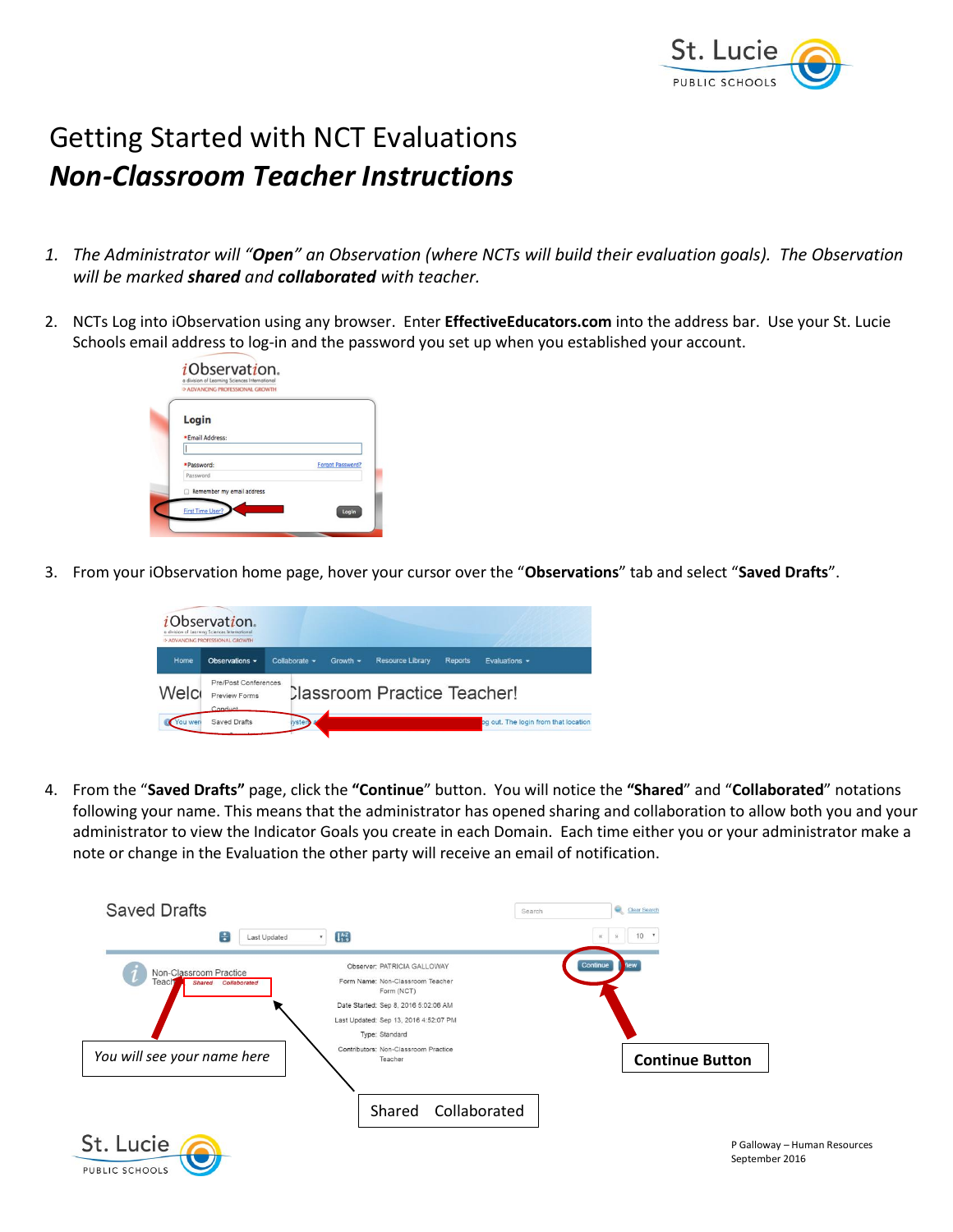5. Guided by the Indicators provided in each of the five Domains (A, B, C, D, and E) the NCT will **identify goals for Two (2) Indicators in each Domain** aligned to the NCT job responsibilities. Administrative approval will come later in the process.



6. To choose an Indicator in any Domain, click on the selected **indicator link** to open the window to write the Indicator Goal.

|               | Domain A: Data-Based Decision<br>Making and Evaluation of<br>Practices                                                                                    |
|---------------|-----------------------------------------------------------------------------------------------------------------------------------------------------------|
| Indicator A.1 | 1. A-1. Collects and uses data to develop<br>and implement interventions within a                                                                         |
|               | problem-solving framework.<br>2. A-2. Analyzes multiple sources of<br>qualitative and quantitative data to inform<br>decision making.                     |
|               | 3. A-3. Uses data to monitor student<br>progress (academic.<br>social/emotional/behavioral) and health<br>and evaluate the effectiveness of services      |
|               | on student achievement.<br>4. A-4. Shares student performance data in a<br>relevant and understandable way with<br>students, parents, and administrators, |

7. After clicking on an indicator a page will open where you will enter your goal and evidence that will be presented to show proficiency in the "**Collaboration**" field.

| Back to Table of Contents > Non-Classroom Teacher Form (NCT) > Domain A: Data-Based Decision Making and Evaluation<br>of Practices |  |
|------------------------------------------------------------------------------------------------------------------------------------|--|
| A-1. Collects and uses data to develop and implement interventions within a problem-solving framework.                             |  |
| Resources:<br>Scale                                                                                                                |  |
| Scale:<br>Highly Effective Effective Emerging Institutive Not Applicable                                                           |  |
| Comments:<br>There is no information to display                                                                                    |  |
| Collaboration: + Hide Collaboration                                                                                                |  |
| Choose File No file chosen<br>Clear Add Attachment<br>Save                                                                         |  |
| There are no collaboration comments to display.                                                                                    |  |
| <b>Table of Contents</b><br>Add a Look-for                                                                                         |  |



P Galloway – Human Resources September 2016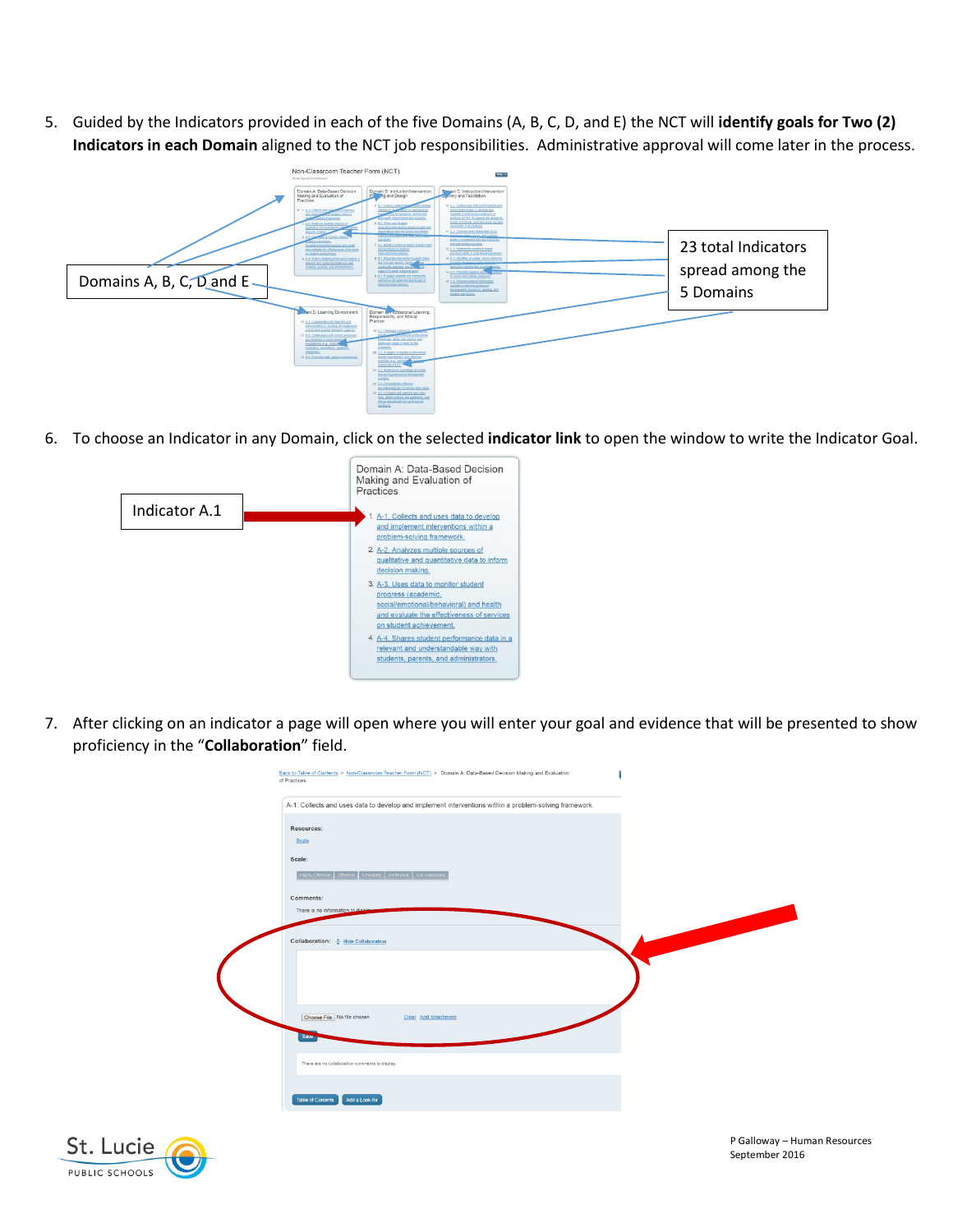8. **IMPORTANT:** After entering the goal and evidence, be sure to click the "**Save**" button. If you fail to SAVE, your entry will not be retained.

|                                      | Goal A1: By the end of the year, I will use data to develop and implement instruction within a problem solving framework through my analysis of data collected from<br>teaching and learning related initiatives, and I expect to see these results evident in qualitative and quantitative feedback data, student performance data, Gantt<br>charts, grant reports, progress-monitoring plans, and teacher/administrator surveys. |             |
|--------------------------------------|------------------------------------------------------------------------------------------------------------------------------------------------------------------------------------------------------------------------------------------------------------------------------------------------------------------------------------------------------------------------------------------------------------------------------------|-------------|
| Choose File   No file chosen<br>Save | Clear Add Attachment<br><b>Be sure to SAVE</b>                                                                                                                                                                                                                                                                                                                                                                                     | <b>SAVE</b> |

9. After saving the Goal for each Indicator, the Goal will appear as shown below. To continue creating Goals for Two (2) Indicators for each Domain, Click the "**Table of Contents**" button to return to the NCT Evaluation Form to select your next Indicator.

|        | You Date Created: Sep 8, 2016 5:06:07 AM Date Edited: Sep 8, 2016 5:22:36 AM                                                                                                                                                                                                                                                                                                                                                       |  |
|--------|------------------------------------------------------------------------------------------------------------------------------------------------------------------------------------------------------------------------------------------------------------------------------------------------------------------------------------------------------------------------------------------------------------------------------------|--|
|        | Goal A1: By the end of the year, I will use data to develop and implement instruction within a problem solving framework through my analysis of data collected<br>from teaching and learning related initiatives, and I expect to see these results evident in qualitative and quantitative feedback data, student performance data,<br>Gantt charts, grant reports, progress-monitoring plans, and teacher/administrator surveys. |  |
|        | Choose File   No file chosen<br>Clear Add Attachment                                                                                                                                                                                                                                                                                                                                                                               |  |
| Cancel | Save                                                                                                                                                                                                                                                                                                                                                                                                                               |  |

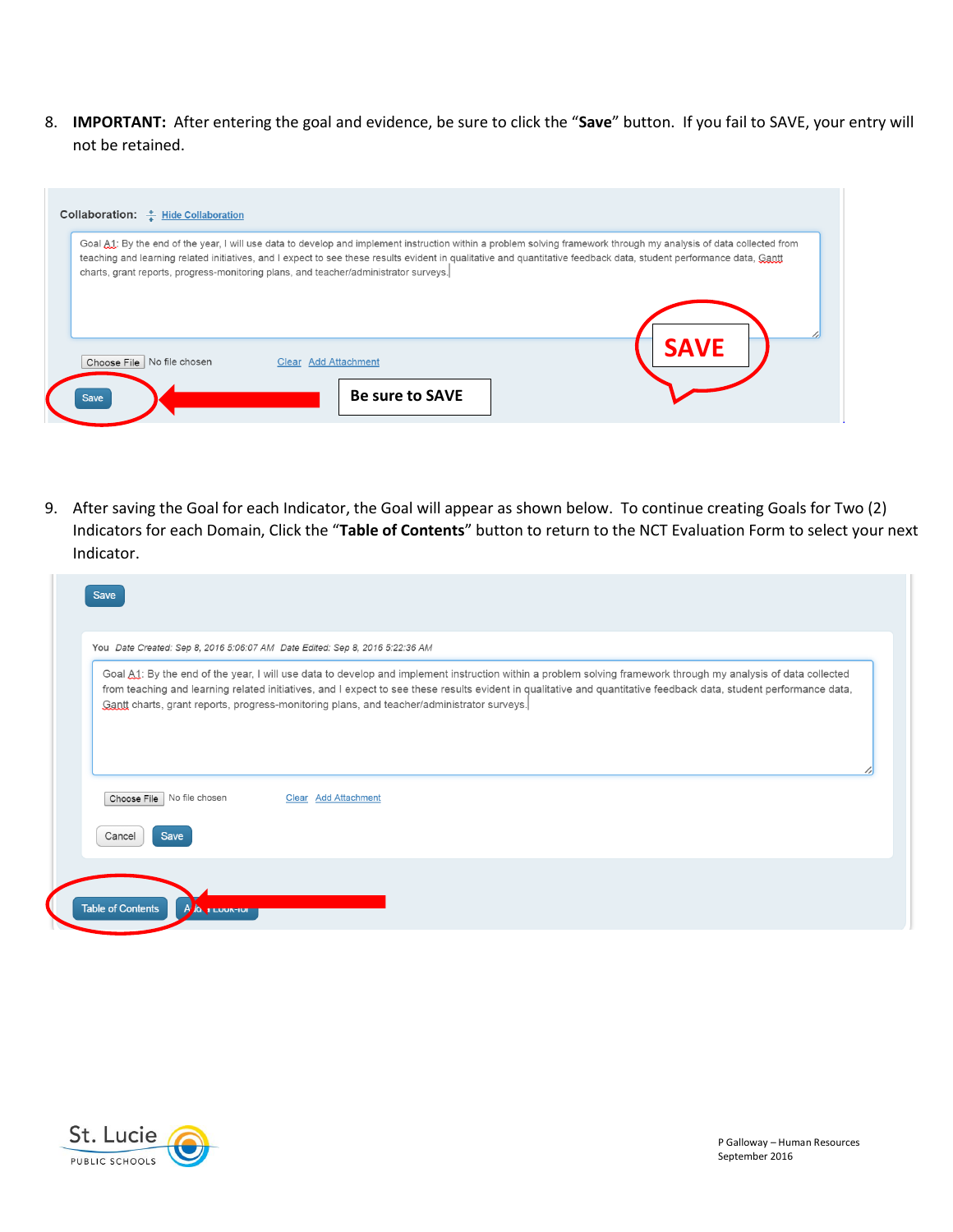10. Once a total of ten (10) goals are created (two [2] for each Domain) Click the "**Save and Close**" Button. You will notice that all of the Indicators selected are also shown in list form on this page.



11. Once you have "Saved and Closed" your Evaluation Plan it will be visible to your administrator since it was established as a "Share" and "Collaborate" observation.

Your administrator will invite you to a meeting to discuss your Evaluation Goals and the Evidence you have identified will demonstrate proficiency for each Indicator.

After approval "as is", or with recommended "changes", your administrator will note in the "**Comment" box that the goal is approved.**

| Comments:<br>Goal 1A approved 9-8-16                                                                                                                                                                                                                                                                                                                                                                                                                                                                                                                                                                                                                                                                             |
|------------------------------------------------------------------------------------------------------------------------------------------------------------------------------------------------------------------------------------------------------------------------------------------------------------------------------------------------------------------------------------------------------------------------------------------------------------------------------------------------------------------------------------------------------------------------------------------------------------------------------------------------------------------------------------------------------------------|
| Collaboration: $\frac{4}{5}$ Hide Collaboration                                                                                                                                                                                                                                                                                                                                                                                                                                                                                                                                                                                                                                                                  |
|                                                                                                                                                                                                                                                                                                                                                                                                                                                                                                                                                                                                                                                                                                                  |
| Choose File No file chosen<br>Clear Add Attachment<br>Save                                                                                                                                                                                                                                                                                                                                                                                                                                                                                                                                                                                                                                                       |
| You Date Created: Sep 8, 2016 5:06:07 AM Date Edited: Sep 8, 2016 5:22:36 AM<br>Remove   Edit<br>Goal A1: By the end of the year, I will use data to develop and implement instruction within a problem solving framework through my analysis of data collected from teaching and learning related<br>initiatives, and I expect to see these results evident in qualitative and quantitative feedback data, student performance data, Gantt charts, grant reports, progress-monitoring plans, and<br>teacher/administrator surveys.<br>9-8-16 Facilitated Teacher Leader Academy and tailied and uploaded qualitative and quantitative feedback data. Data will be utilized in planning the next session of TLA. |
|                                                                                                                                                                                                                                                                                                                                                                                                                                                                                                                                                                                                                                                                                                                  |